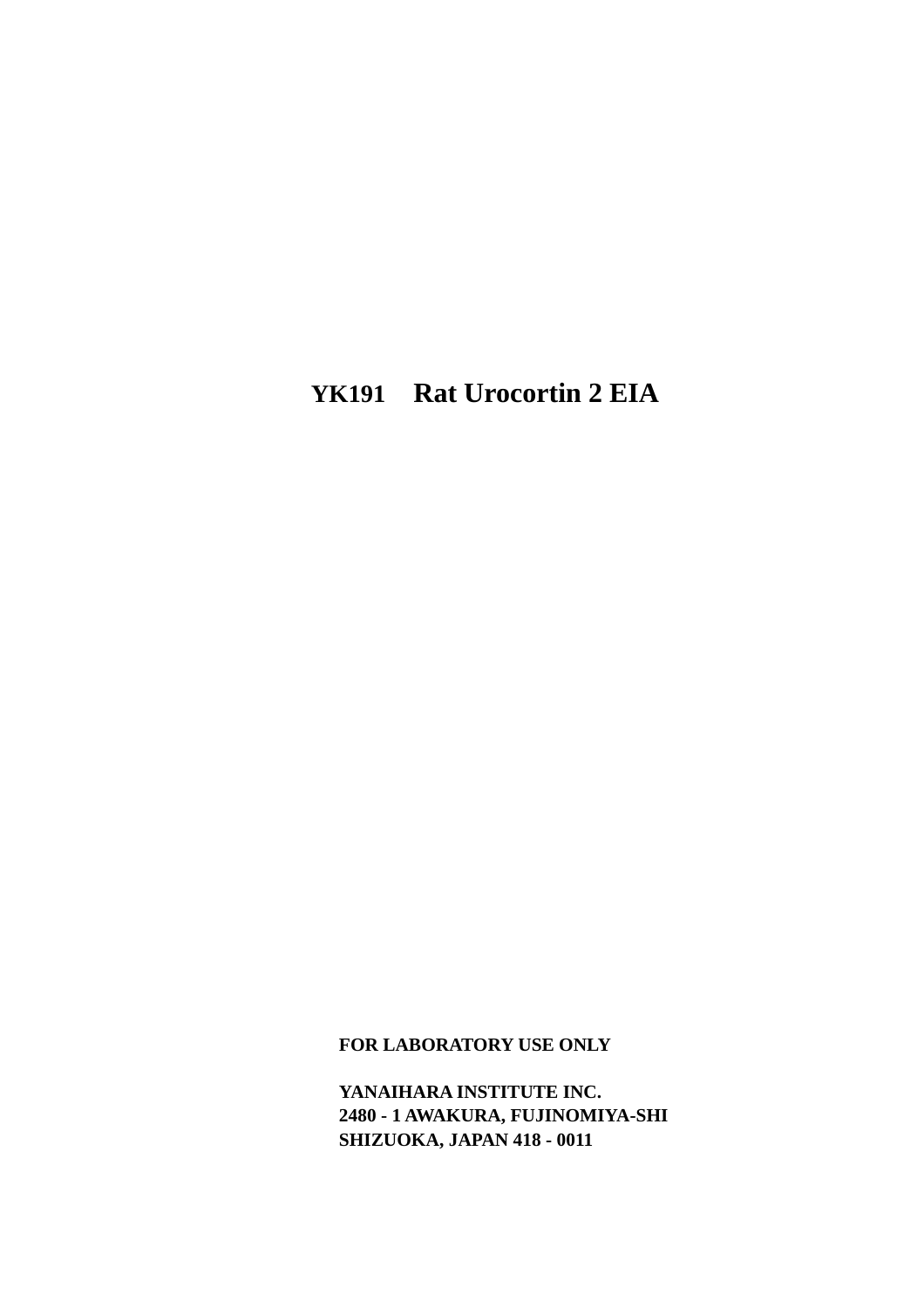| <b>Contents</b>                    |                         |
|------------------------------------|-------------------------|
| <b>Introduction</b>                | $\overline{2}$          |
| <b>Characteristics</b>             | 3                       |
| Composition                        | $\overline{\mathbf{4}}$ |
| <b>Method</b>                      | $5-6$                   |
| <b>Notes</b>                       | $\overline{7}$          |
| <b>Performance Characteristics</b> | $8 - 10$                |
| <b>Stability and Storage</b>       | 11                      |
| <b>References</b><br>$\bullet$     | 11                      |

**- Please read all the package insert carefully before beginning the assay -**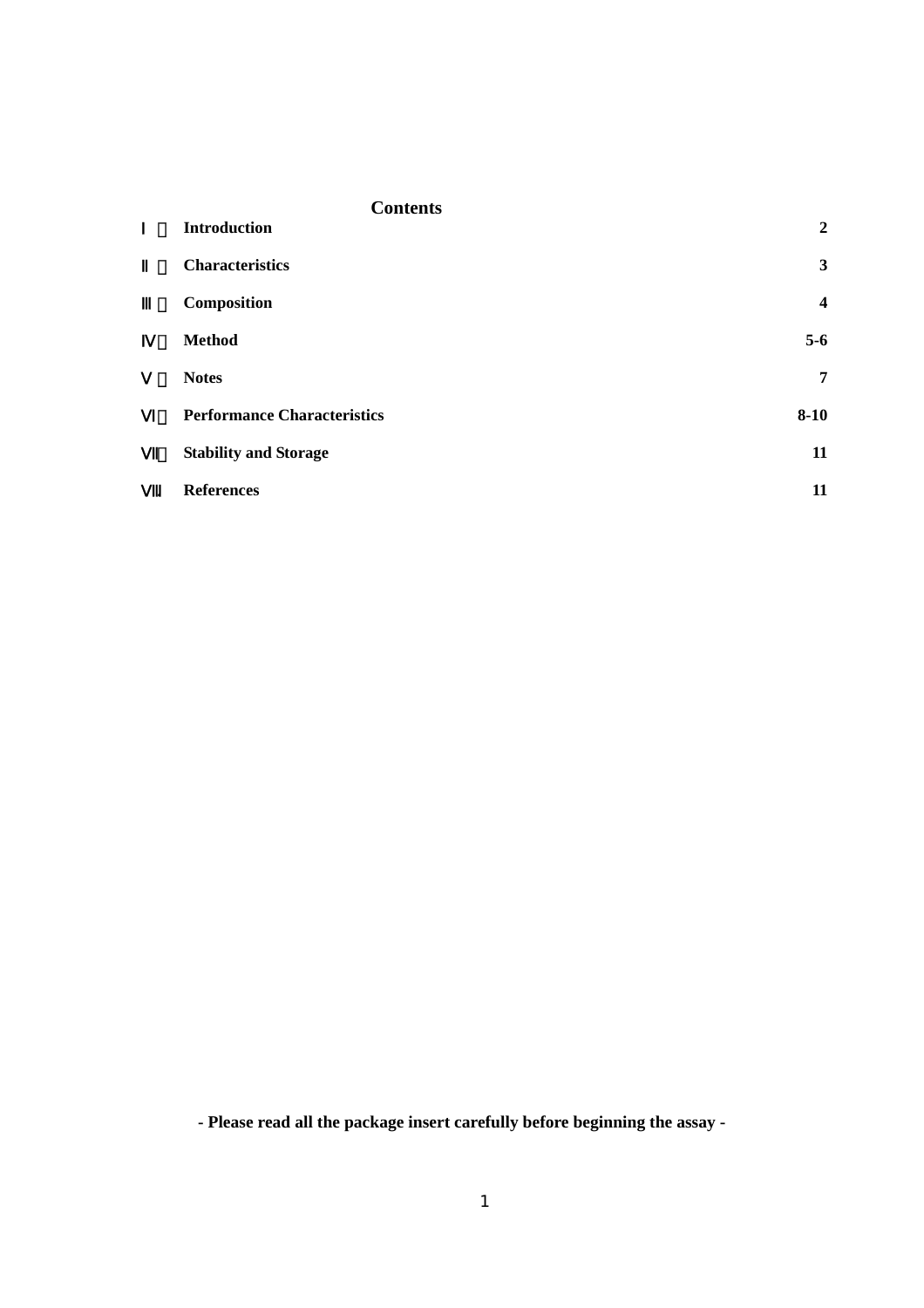## **YK191 Rat Urocortin 2 EIA Kit**

#### **I. Introduction**

Urocortin 2 (Ucn 2), also known as stresscopin-related peptide, is a novel predicted neuropeptide related to corticotropin-releasing factor (CRF). The peptide consisting of 38 amino acid residues was first demonstrated to be expressed centrally and to bind selectively to type 2 CRF receptor (CRFR2)**1)**. In the rodent, Ucn 2 transcripts were shown to be expressed in the discrete regions of the central nervous system including stress-related cell groups in the hypothalamus and brainstem**1)**. More recently, the expression of Ucn 2 transcripts was detected in the olfactory bulb, pituitary, cortex, hypothalamus, and spinal cord**2)**. Ucn 2 mRNA was also found to be expressed widely in a variety of peripheral tissues, most highly in the skin and skeletal muscle tissues**3)**. Ucn 2-like immunoreactivity was detected by RIA in acid extracts of mouse brain, muscle, and skin**3)**. Immunohistochemically Ucn 2 was found in both skin epidermis and adnexal structures and in the skeletal muscle myocytes**3)**. Ucn 2 gene transcription was stimulated in the hypothalamus and brainstem by glucocorticoid administration to the mouse and inhibited by removal of glucocorticoids by adrenalectomy, suggesting a putative link between the CRFR1 and CRFR2 pathways**2)**. On the other hand, in the rat a stressor-specific regulation of Ucn 2 mRNA expression in the hypothalamic paraventricular nucleus was demonstrated, which raised the possibility of a modularly role of Ucn 2 mRNA in stress-induced alteration of anterior and posterior pituitary function, depending on the type of stress**4)**. Administration of dexamethasone to the mouse resulted in a decrease of Ucn 2 mRNA levels in the back skin region. Adrenalectomy significantly increased Ucn 2 mRNA levels in the skin, and the levels were reduced back to normal levels after corticoid replacement **3)**.

CRFR2 is found in cardiomyocytes and in endothelial and smooth muscle cells of the systemic vasculature. Ucn 2 is expressed in the mouse cardiomyocytes. In the mouse, Ucn 2 treatment augmented heart rate, exhibited potent inotropic and lusitropic actions on the left ventricle, and induced a downward shift of the diastolic pressure-volume relation**5)**. Ucn 2 also reduced systemic arterial pressure, associated with a lowering of systemic arterial elastance and systemic vascular resistance. The effects of Ucn 2 were specific to CRFR2 function and independent of beta-adrenergic receptors. These experiments demonstrated the potent cardiovascular physiologic actions of Ucn 2 in the both wild-type and cardiomyopathic mice and support a potential beneficial use of Ucn 2 in congestive heart failure treatment**5)**. The use of Ucn 2 was also proposed to treat ischemic heart disease because of its potent cardioprotective effect in the mouse heart and its minimal impact on the hypothalamic stress axis**6)**.

Administration of Ucn 2 to the mouse prevented the loss of skeletal muscle mass resulting from disuse due to casting, corticosteroid treatment, and nerve damage. In addition, Ucn 2 treatment prevented the loss of skeletal muscle force and myocyte cross-sectional area that accompanied muscle mass losses resulting from disuse due to casting. In normal muscles of the mouse, Ucn 2 increased skeletal muscle mass and force. It was thus proposed that Ucn 2 might find utility in the treatment of skeletal muscle wasting diseases including age-related muscle loss or sarcopenia **7)**.

Mouse urocortin 2 (Ucn 2) is a new peptide predicted from mouse cDNA sequence and its physiologic and pathophysiologic significance has not yet been fully elucidated. However, the experimental data presented to date provided evidence for the important physiologic roles of Ucn 2 and urge the necessity of further investigation of the peptide from various points of view.

We have already developed mouse/rat urocortin 1 (Ucn1) EIA kit (YK210), mouse urocortin 2 (Ucn2)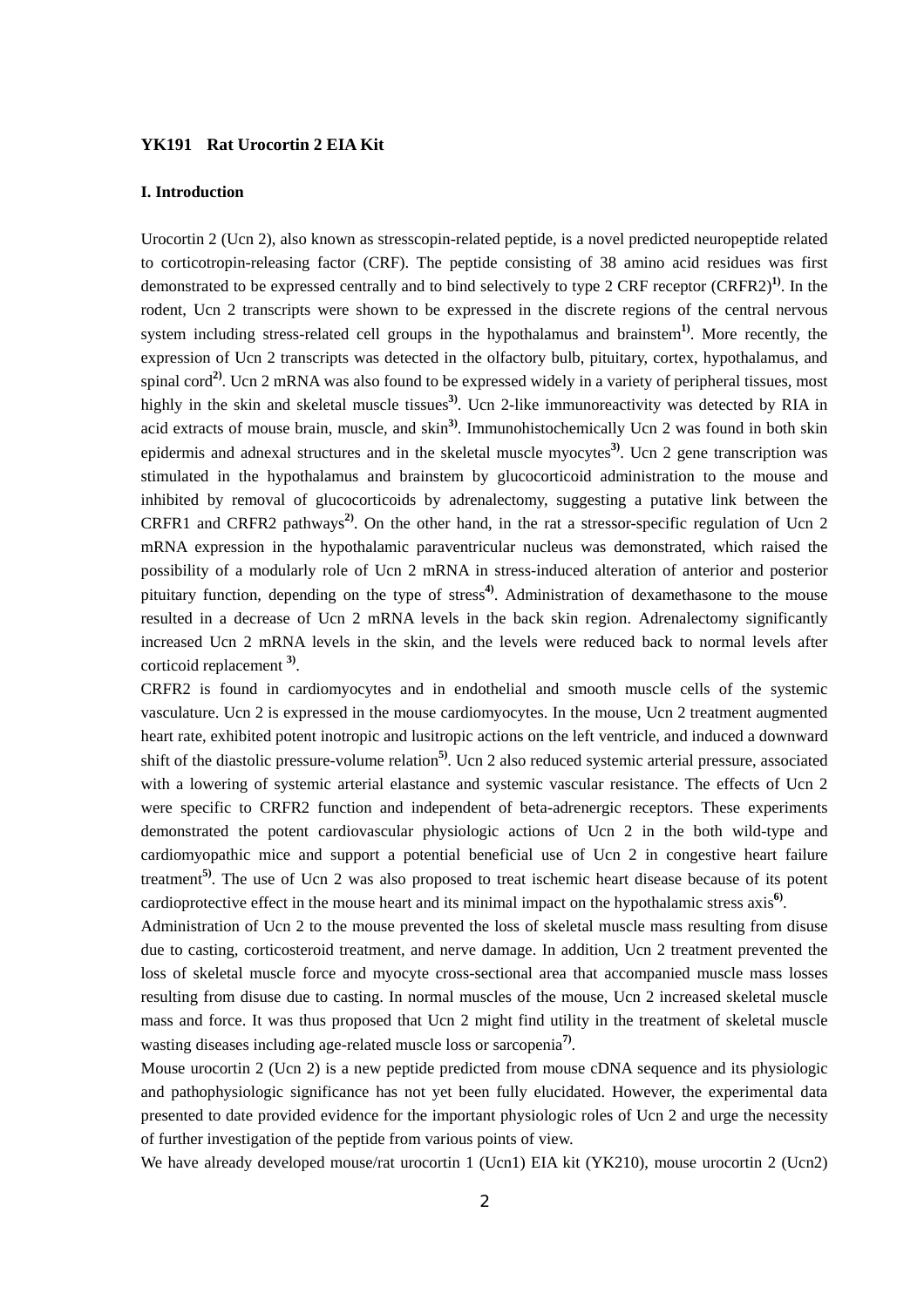EIA kit (YK190) and mouse/rat urocortin 3 (Ucn3) EIA kit (YK200). This time, as a part of tools for urocortin research, our laboratory developed rat urocortin 2 (Ucn2) EIA kit (YK191), which highly specific for rat Ucn 2 with almost no crossreaction to Ucn 1 (mouse, rat), Ucn 2 (mouse), Ucn 3 (mouse, rat), and CRF (mouse, rat, human). The kit can be used for measurement of Ucn 2 in rat plasma or serum with high sensitivity. It will be a specifically useful tool for rat Ucn 2 research.

| YK191 Rat Urocortin 2 EIA Kit                       |    | <b>Contents</b>                 |
|-----------------------------------------------------|----|---------------------------------|
| The assay kit can measure rat urocortin 2           | 1) | Antibody coated plate           |
| within the range of $1.563 - 100$ ng/mL.            | 2) | <b>Standard</b>                 |
| The assay is completed within $16-18$ hr. 3 hr.     | 3) | Labeled antigen                 |
| With one assay kit, 40 samples can be measured      | 4) | <b>SA-HRP</b> solution          |
| in duplicate.                                       | 5) | Enzyme substrate solution (TMB) |
| Test sample: Rat plasma and serum                   | 6) | Stopping solution               |
| Sample volume: $50 \mu L$                           | 7) | <b>Buffer</b>                   |
| The 96-wells plate in kit is consisted by 8-wells   | 8) | Washing solution (concentrated) |
| strips, and the strips can be used separately.      | 9) | Adhesive foil                   |
| Precision and reproducibility                       |    |                                 |
| Intra-assay $CV(%)$                                 |    |                                 |
| Rat plasma 4.04-11.09 Rat serum 5.19-10.59          |    |                                 |
| Inter-assay $CV(%)$                                 |    |                                 |
| Rat plasma 2.35-11.44 Rat serum 4.72-7.88           |    |                                 |
| <b>Stability and Storage</b>                        |    |                                 |
| Store all of the components at 2-8°C.               |    |                                 |
| The kit is stable under the condition for 15 months |    |                                 |
| from the date of manufacturing.                     |    |                                 |
| The expiry date is stated on the label of kit.      |    |                                 |

## **II. Characteristics**

This EIA kit is used for quantitative determination of urocortin 2 in rat plasma and serum samples. The kit is characterized by its sensitive quantification and high specificity. In addition, it has no influence by other components in samples. Rat urocortin 2 standard is highly purified synthetic product.

< Specificity >

This EIA kit has high specificity to rat urocortin 2 and shows no crossreactivity to urocortin 1 (mouse, rat), urocortin 2 (mouse), urocortin 3 (mouse, rat) and CRF (mouse, rat, human).

 $\langle$  Assay principle  $\rangle$ 

This EIA kit for determination of rat urocortin 2 in samples is based on a competitive enzyme immunoassay using combination of highly specific antibody to rat urocortin 2 and biotin-avidin affinity system. To the wells of plate coated with rabbit anti rat urocortin 2 antibody, standards or samples and labeled antigen (biotinylated antigen) are added for competitive immunoreaction. After incubation and plate washing, horseradish peroxidase (HRP) labeled streptoavidin (SA) is added to form HRP labeled SA-labeled antigen-antibody complex on the surface of the wells. Finally, HRP enzyme activity is determined by 3,3',55'-Tetramethylbenzidine (TMB) and the concentration of rat urocortin 2 is calculated.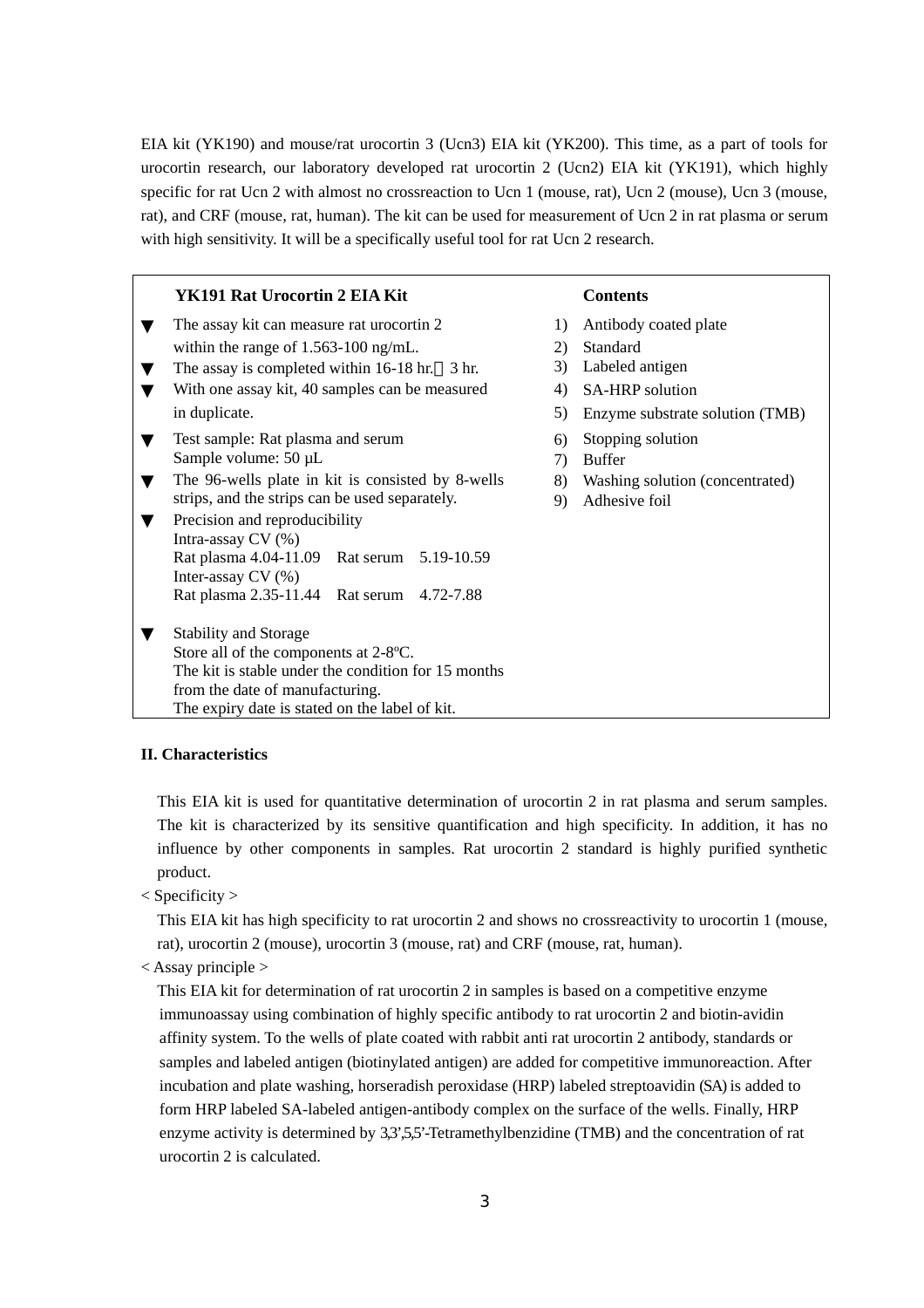# Ⅲ.**Composition**

|    | Component                          | Form             | Quantity                   | Main Ingredient                                 |
|----|------------------------------------|------------------|----------------------------|-------------------------------------------------|
| 1. | Antibody coated plate              | microtiter plate | 1 plate (96 wells)         | Rabbit anti rat urocortin 2 antibody coated     |
| 2. | Standard                           | lyophilized      | 1 vial $(100 \text{ ng})$  | Synthetic rat urocortin 2                       |
| 3. | Labeled antigen                    | lyophilized      | 1 vial                     | Biotinylated rat urocortin 2                    |
| 4. | SA-HRP solution                    | liquid           | 1 bottle $(12mL)$          | Horseradish peroxidase labeled<br>streptoavidin |
| 5. | Enzyme substrate<br>solution       | liquid           | 1 bottle $(12 \text{ mL})$ | 3, 3', 5'-Tetramethylbenzidine (TMB)            |
| 6. | Stopping solution                  | liquid           | 1 bottle $(12 \text{ mL})$ | $1M H_2SO_4$                                    |
| 7. | <b>Buffer</b>                      | lyophilized      | 1 vial                     | Citrate buffer                                  |
| 8. | Washing solution<br>(concentrated) | liquid           | 1 bottle $(50 \text{ mL})$ | Concentrated saline                             |
| 9. | Adhesive foil                      |                  | 3 pieces                   |                                                 |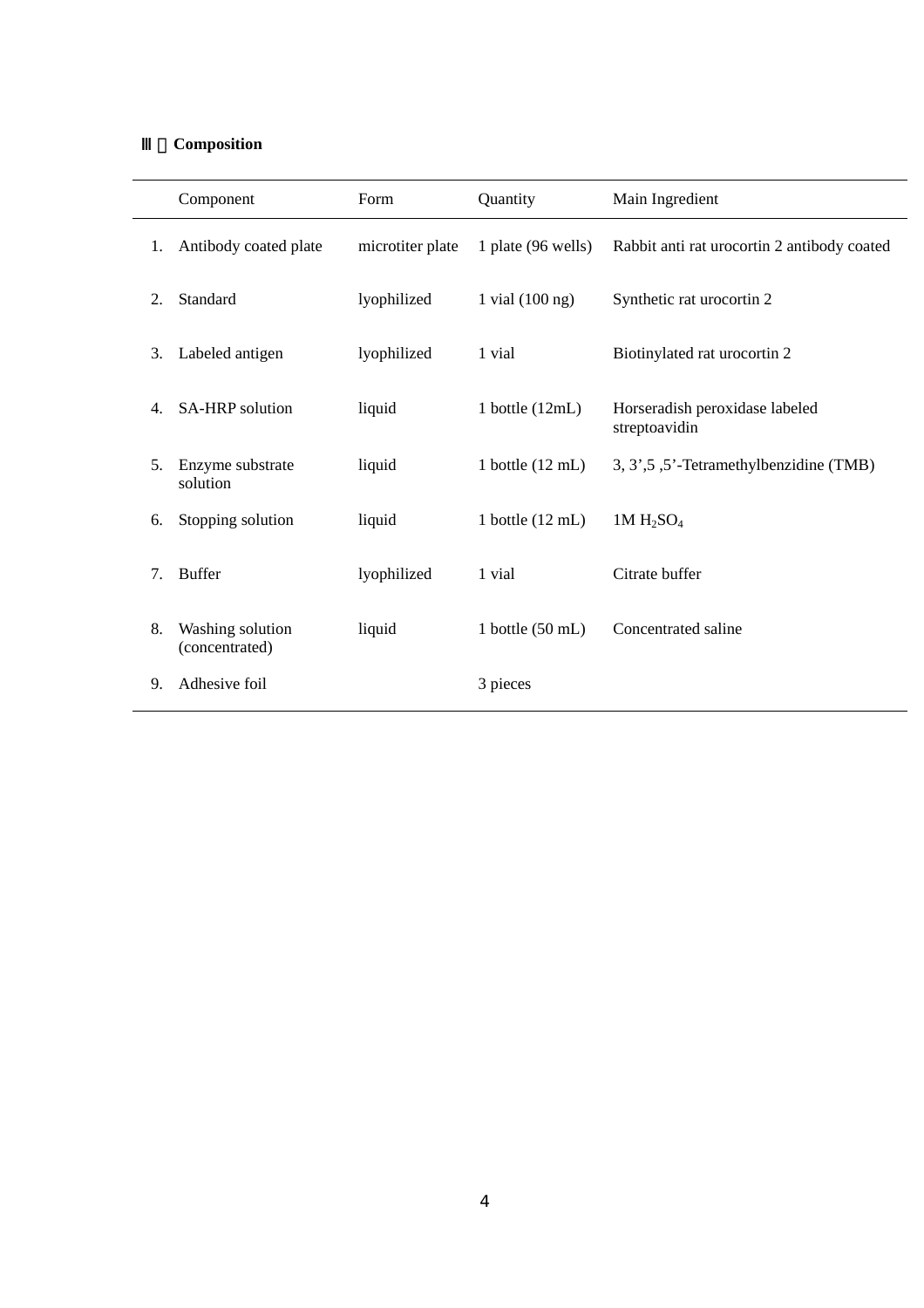## **IV. Method**

- < Equipment required >
	- 1. Photometer for microtiter plate (plate reader) which can read extinction 2.5 at 450 nm
	- 2. Microtiter plate shaker
	- 3. Washing device for microtiter plate and dispenser with aspiration system
	- 4. Micropipettes, multi-channel pipettes for 8 wells or 12 wells and their tips
	- 5. Glass test tubes for preparation of standard solution
	- 6. Graduated cylinder (1,000 mL)
	- 7. Distilled water or deionized water
- < Preparatory work >
	- 1. Preparation of standard solution:

Reconstitute the rat urocortin 2 standard with 1 mL of buffer solution, which affords 100ng/mL standard solution. The reconstituted standard solution (0.2 mL) is diluted with 0.2 mL of buffer solution that yields 50 ng/mL standard solution. Repeat the dilution procedure to make each standard solution of 25, 12.5, 6.25, 3.125 and 1.563 ng/mL. Buffer solution itself is used as 0 ng/mL standard solution.

- 2. Preparation of labeled antigen: Reconstitute labeled antigen with 6 mL of distilled water.
- 3. Preparation of buffer solution: Reconstitute buffer with 15 mL of distilled water.
- 4. Preparation of washing solution: Dilute 50 mL of washing solution (concentrated) to 1,000 mL with distilled or deionized water.
- 5. Other reagents are ready for use.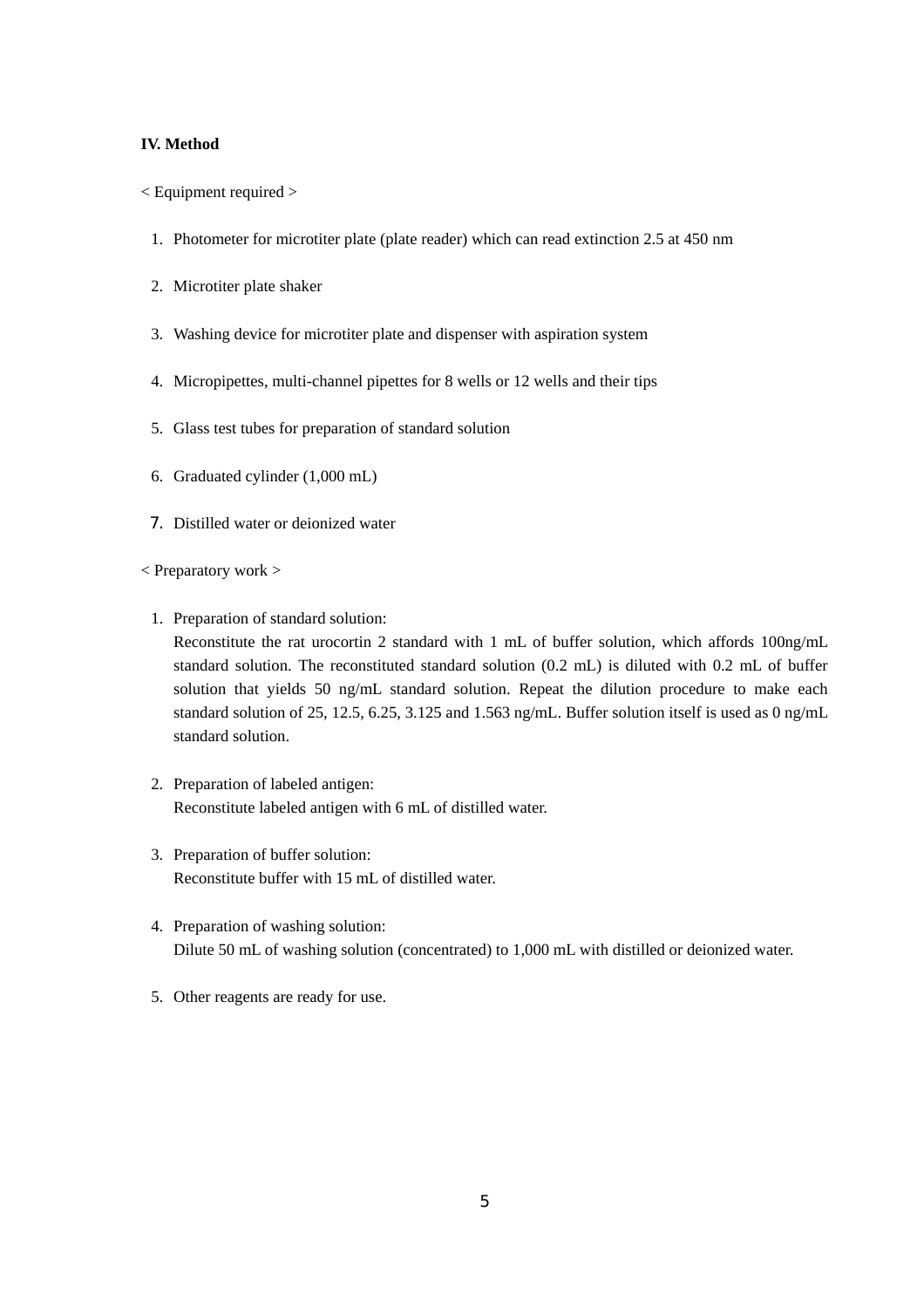### < Procedure >

- 1. Before starting the assay, bring all the reagents and samples to room temperature  $(20 \sim 30^{\circ}C)$ .
- 2. Fill 0.3 mL/well of washing solution into the wells and aspirate the washing solution in the wells. Repeat this washing procedure further twice (total 3 times). Finally, invert the plate and tap it onto an absorbent surface, such as paper toweling, to ensure blotting free of most residual washing solution.
- 3. Add 50µL of buffer solution to the wells first, then introduce 50µL of each of standard solutions (0, 1.563, 3.125, 6.25, 12.5, 25, 50 and 100 ng/mL) or samples and finally add 50µL of labeled antigen to the wells. The total pipetting time of standard solutions and samples for a whole plate should not exceed 30 minutes.
- 4. Cover the plate with adhesive foil and incubate it at 4ºC for 16~18 hours (keep still, plate shaker not need).
- 5. After incubation, move the plate back to room temperature keeping for approximately 40 minutes (keep still, plate shaker not need) and take off the adhesive foil, aspirate and wash the wells 4 times with 0.3 mL/well of washing solution. Finally, invert the plate and tap it onto an absorbent surface, such as paper toweling, to ensure blotting free of most residual washing solution.
- 6. Add 100µL of SA-HRP solution to each of the wells.
- 7. Cover the plate with adhesive foil and incubate it at room temperature for 2 hours. During the incubation, the plate should be shaken with a plate shaker (approximately 100 rpm).
- 8. Take off the adhesive foil, aspirate and wash the wells 4 times with 0.3 mL/well of washing solution. Finally, invert the plate and tap it onto an absorbent surface, such as paper toweling, to ensure blotting free of most residual washing solution.
- 9. Add 100µL of Enzyme substrate solution (TMB) to each of the wells, cover the plate with adhesive foil and keep it for 30 minutes at room temperature in a dark place for color reaction (keep still, plate shaker not need).
- 10. Add 100µL of stopping solution to each of the wells to stop color reaction.
- 11. Read the optical absorbance of the solution in the wells at 450 nm. The dose-response curve of this assay fits best to a 4 (or 5)-parameter logistic equation. The results of unknown samples can be calculated with any computer program having a 4 (or 5)-parameter logistic function. Otherwise calculate mean absorbance values of wells containing standards and plot a standard curve on semi logarithmic graph paper (abscissa: concentration of standard; ordinate: absorbance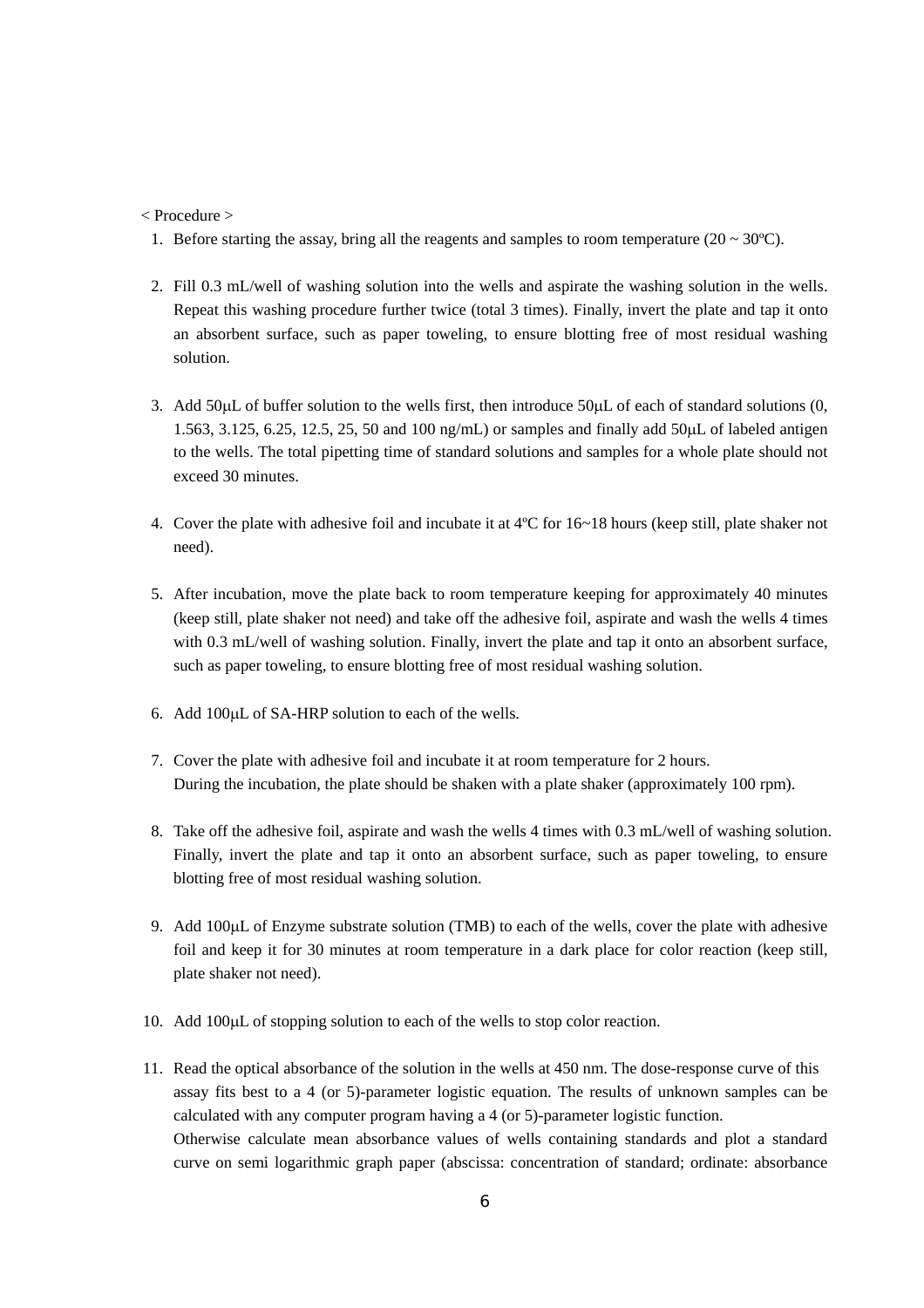values). Use the average absorbance of each sample to determine the corresponding value by simple interpolation from this standard curve.

# **V. Notes**

- 1. EDTA-2Na (1 mg/mL) additive blood collection tube is recommended for the plasma collection. Serum and plasma samples must be used as soon as possible after collection. If the samples are tested later, they should be divided into test tubes in small amount and frozen at or below -30°C. Avoid repeated freezing and thawing of samples.
- 2. Standard, buffer and labeled antigen solutions should be prepared immediately before use. This kit can be used dividedly in strips of the plate. In such case, the rest of reconstituted reagents (standard, buffer and labeled antigen) should be stored at or below -30°C (stable for 1 month).
- 3. The total pipetting time of standard solutions and samples for a whole plate should not exceed 30 minutes.
- 4. During storage of washing solution (concentrated) at  $2 \times 8$ °C, precipitates may be observed, however they will be dissolved when diluted. Diluted washing solution is stable for 6 months at  $2 \times 8$ °C.
- 5. Pipetting operations may affect the precision of the assay, so that pipette standard solutions or samples precisely into each well of plate. In addition, use clean test tubes or vessels in assay and use new tip for each standard or sample to avoid cross contamination.
- 6. When sample concentration exceeds 100 ng/mL, it needs to be diluted with buffer solution to proper concentration.
- 7. During the incubation with SA-HRP solution at room temperature, the assay plate should be shaken gently by a plate shaker to promote immunoreaction (approximately 100 rpm).
- 8. Perform all the determination in duplicate.
- 9. Read plate optical absorbance of reaction solution in wells as soon as possible after stop color reaction.
- 10. To quantitate accurately, always run a standard curve when testing samples.
- 11. Protect reagents from strong light (e.g. direct sunlight) during storage and assay.
- 12. Satisfactory performance of the test is guaranteed only when reagents are used from combination pack with identical lot number.
- 13. Some reagents contain animal serum, care should be taken when handling.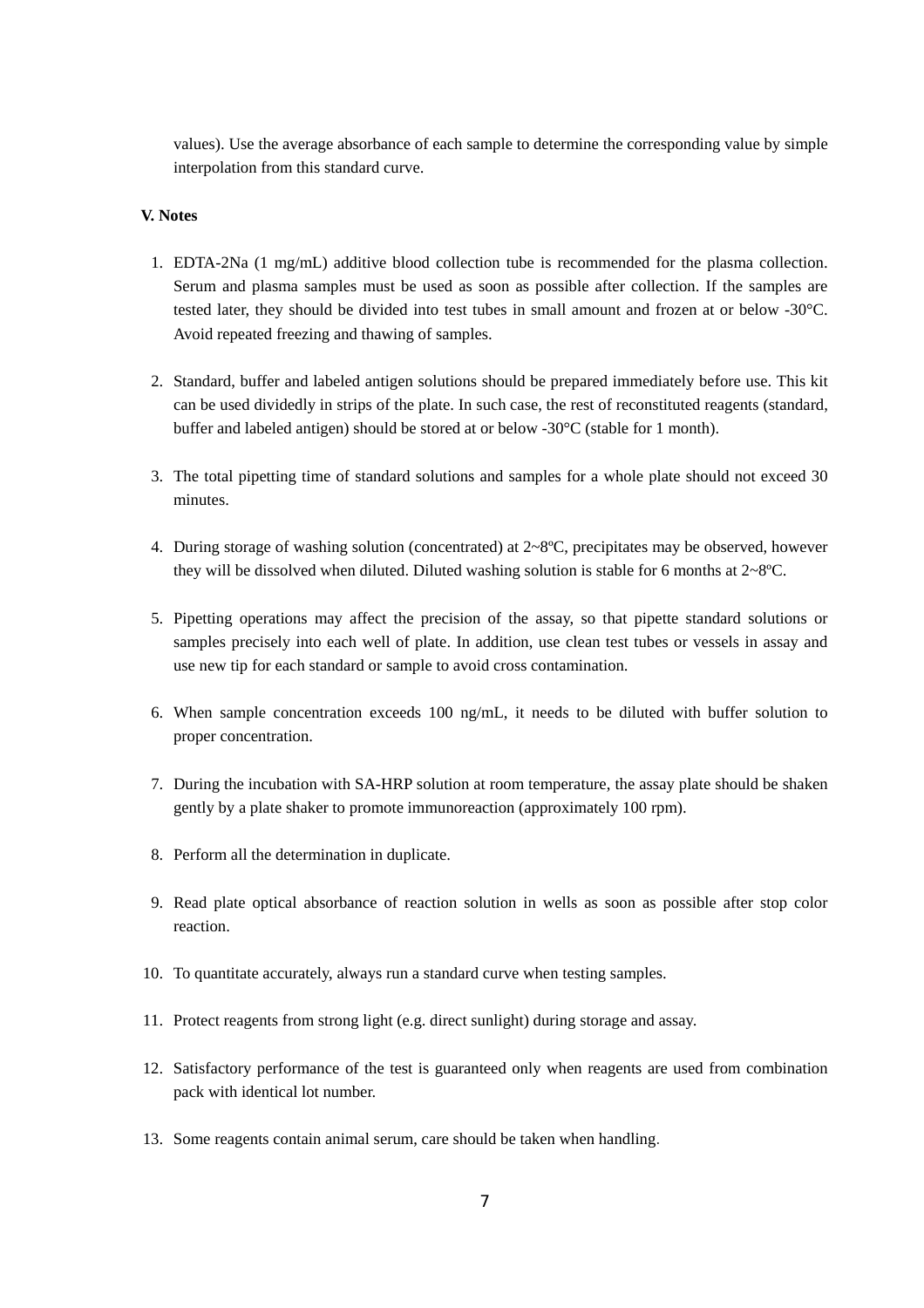## **VI. Performance Characteristics**



**<Analytical recovery>**

| $\epsilon$ Rat serum 1> |                          |          |  |  |
|-------------------------|--------------------------|----------|--|--|
| Observed                | Expected                 | Recovery |  |  |
| (ng/mL)                 | (ng/mL)                  | (% )     |  |  |
| 1.48                    | $\overline{\phantom{a}}$ |          |  |  |
| 13.00                   | 11.48                    | 113.24   |  |  |
| 20.97                   | 21.48                    | 97.63    |  |  |
| 40.75                   | 41.48                    | 98.24    |  |  |
|                         |                          |          |  |  |
|                         |                          |          |  |  |
| Observed                | Expected                 | Recovery |  |  |
| (ng/mL)                 | (ng/mL)                  | (% )     |  |  |
| 3.04                    |                          |          |  |  |
| 12.26                   | 13.04                    | 94.02    |  |  |
| 20.86                   | 23.04                    | 90.54    |  |  |
| 46.04                   | 43.04                    | 106.97   |  |  |
|                         |                          |          |  |  |

Typical standard curve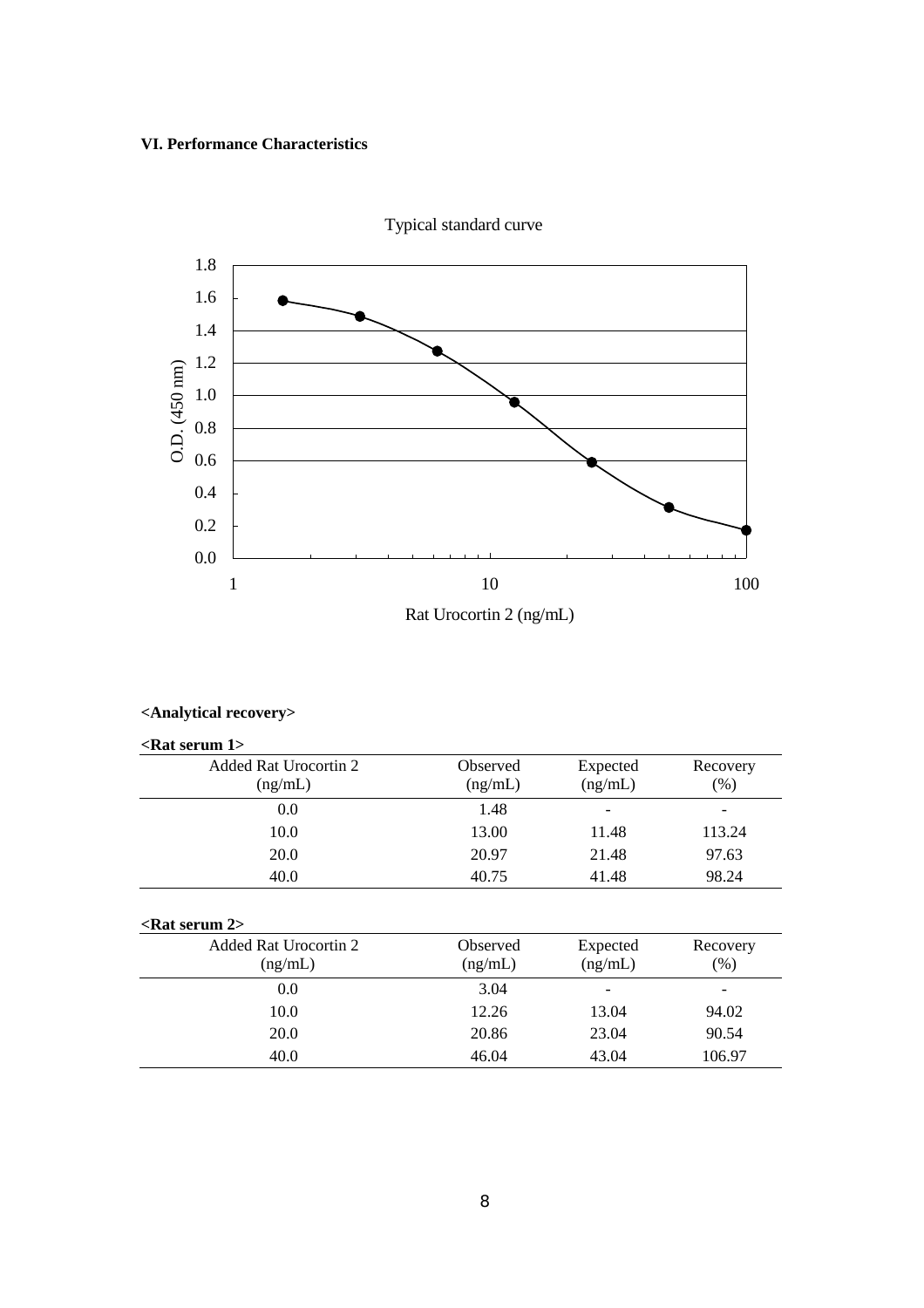| <rat 3="" serum=""></rat>                            |          |                   |                          |
|------------------------------------------------------|----------|-------------------|--------------------------|
| Added Rat Urocortin 2                                | Observed | Expected          | Recovery                 |
| (ng/mL)                                              | (ng/mL)  | (ng/mL)           | $(\% )$                  |
| 0.0                                                  | 3.02     |                   |                          |
| 10.0                                                 | 13.03    | 13.02             | 100.08                   |
| 20.0                                                 | 21.83    | 23.02             | 94.83                    |
| 40.0                                                 | 40.81    | 43.02             | 94.86                    |
| <rat 4="" serum=""></rat>                            |          |                   |                          |
| <b>Added Rat Urocortin 2</b>                         | Observed | Expected          | Recovery                 |
| (ng/mL)                                              | (ng/mL)  | (ng/mL)           | $(\%)$                   |
| 0.0                                                  | 2.89     | $\qquad \qquad -$ | $\overline{\phantom{m}}$ |
| 10.0                                                 | 12.78    | 12.89             | 99.15                    |
| 20.0                                                 | 20.48    | 22.89             | 89.47                    |
| 40.0                                                 | 41.01    | 42.89             | 95.62                    |
|                                                      |          |                   |                          |
| <rat 1="" plasma=""><br/>Added Rat Urocortin 2</rat> | Observed | Expected          | Recovery                 |
| (ng/mL)                                              | (ng/mL)  | (ng/mL)           | (% )                     |
| 0.0                                                  | 1.90     |                   |                          |
| 10.0                                                 | 10.23    | 11.90             | 85.97                    |
| 20.0                                                 | 19.19    | 21.90             | 87.63                    |
| 40.0                                                 | 40.51    | 41.90             | 96.68                    |
| <rat 2="" plasma=""></rat>                           |          |                   |                          |
| <b>Added Rat Urocortin 2</b>                         | Observed | Expected          | Recovery                 |
| (ng/mL)                                              | (ng/mL)  | (ng/mL)           | (% )                     |
| 0.0                                                  | 2.01     |                   |                          |
| 10.0                                                 | 11.48    | 12.01             | 95.59                    |
| 20.0                                                 | 19.37    | 22.01             | 88.01                    |
| 40.0                                                 | 38.04    | 42.01             | 90.55                    |
|                                                      |          |                   |                          |
| <rat 3="" plasma=""><br/>Added Rat Urocortin 2</rat> | Observed | Expected          | Recovery                 |
| (ng/mL)                                              | (ng/mL)  | (ng/mL)           | $(\%)$                   |
| 0.0                                                  | 1.84     |                   |                          |
| 10.0                                                 | 10.18    | 11.84             | 85.98                    |
| 20.0                                                 | 18.03    | 21.84             | 82.55                    |
| 40.0                                                 | 37.77    | 41.84             | 90.27                    |
| <rat 4="" plasma=""></rat>                           |          |                   |                          |
| Added Rat Urocortin 2                                | Observed | Expected          | Recovery                 |
| (ng/mL)                                              | (ng/mL)  | (ng/mL)           | $(\%)$                   |
| 0.0                                                  | 0.81     |                   |                          |
| 10.0                                                 | 9.56     | 10.81             | 88.44                    |
| 20.0                                                 | 19.16    | 20.81             | 92.07                    |
| 40.0                                                 | 35.30    | 40.81             | 86.50                    |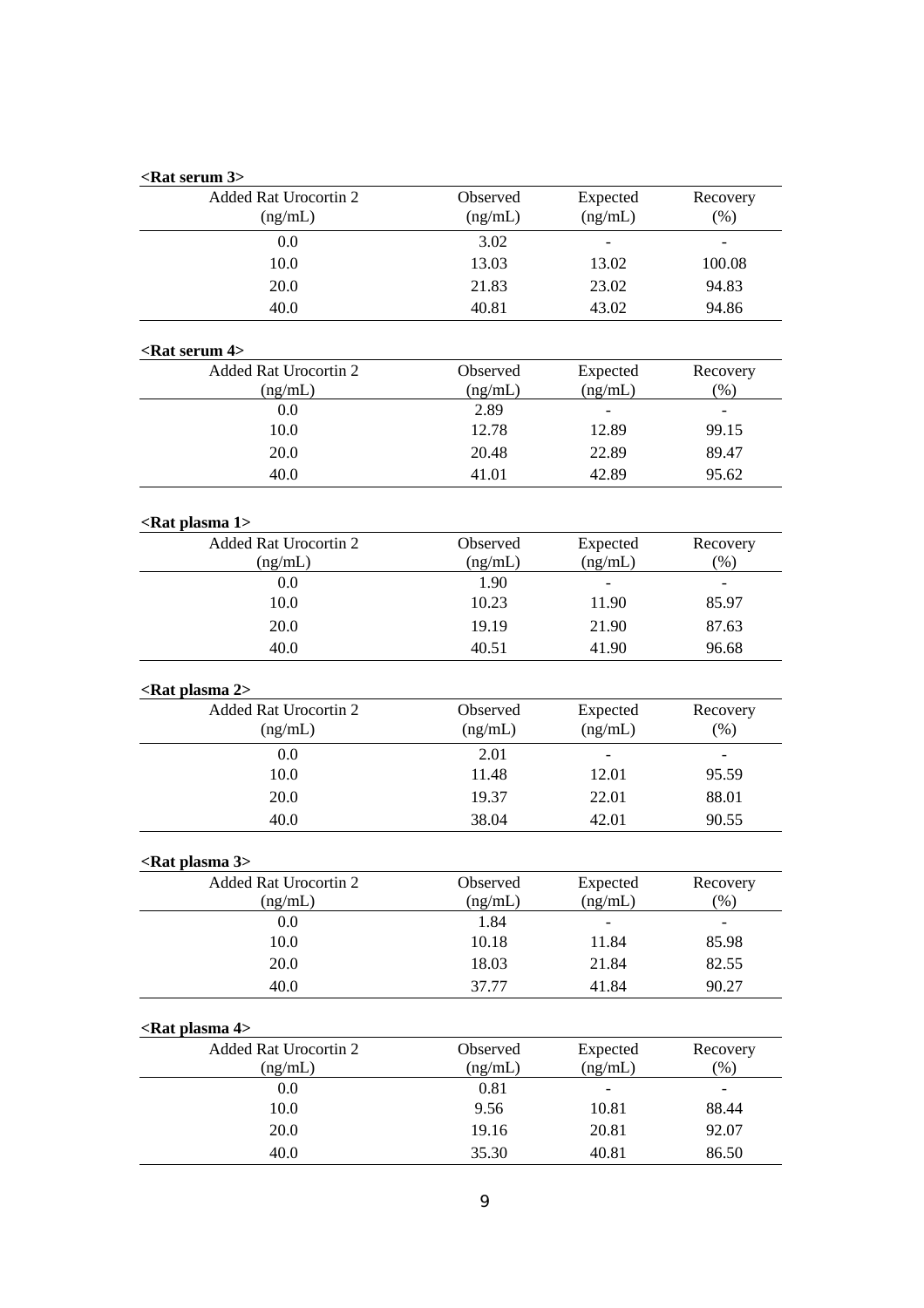# **< Dilution test >**

< Rat plasma, rat serum >



# **<Crossreactivity>**

| Related peptides         | Crossreactivity (%) |
|--------------------------|---------------------|
| Urocortin 2 (Rat)        | 100                 |
| Urocortin 1 (mouse, rat) |                     |
| Urocortin 2 (mouse)      |                     |
| Urocortin 3 (mouse, rat) |                     |
| CRF (mouse, rat, human)  |                     |

# **<Precision and reproducibility>**

| Test sample | Intra-assay CV(%) | Inter-assay $CV(\% )$ |  |
|-------------|-------------------|-----------------------|--|
| Rat plasma  | 4.04-11.09        | 2.35-11.44            |  |
| Rat serum   | 5.19-10.59        | 4.72-7.88             |  |

# **<Assay range>**

 $1.563 \sim 100$  ng/mL